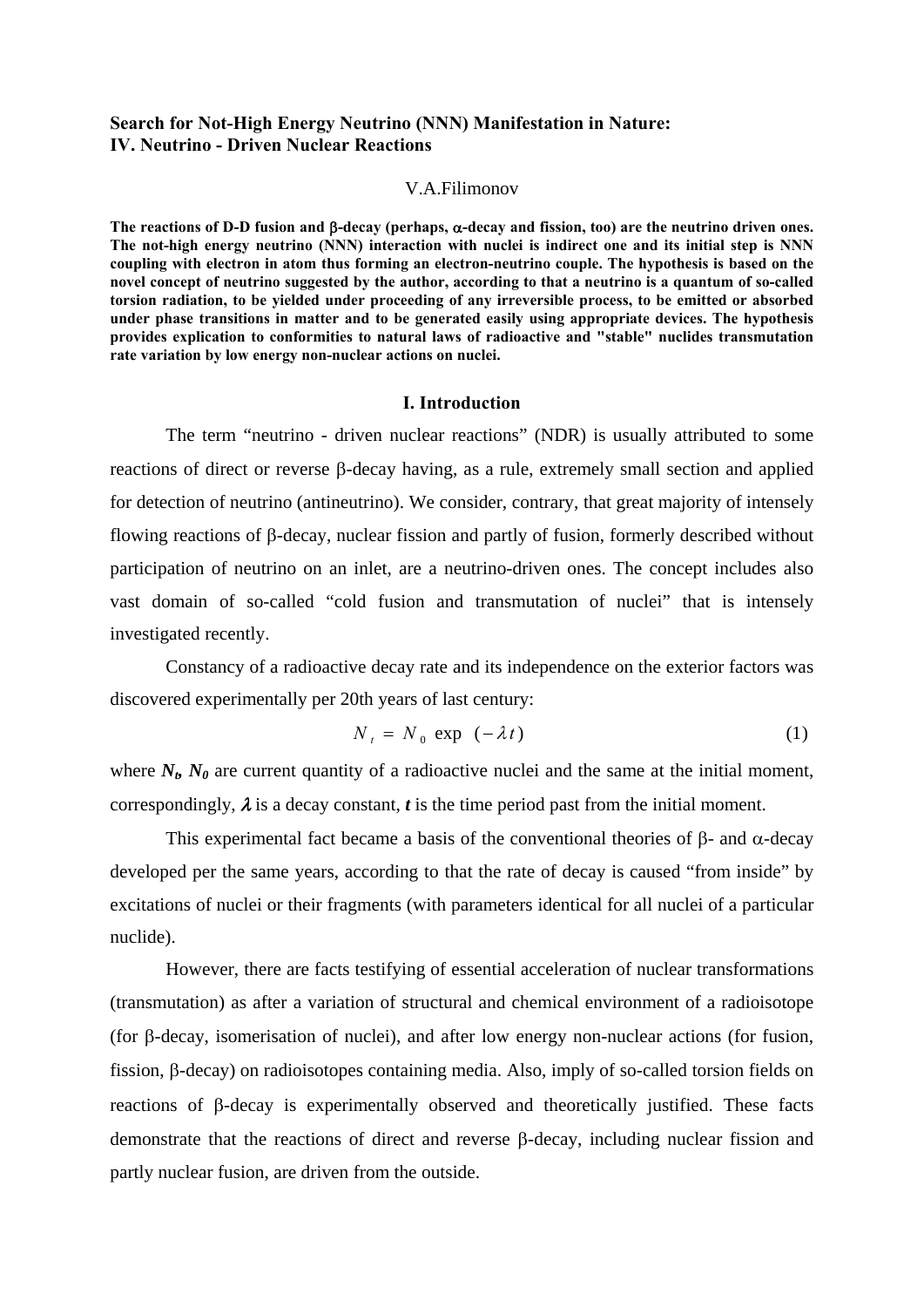## **2. Experimental proof of externally initiated nuclear transmutation**

The significance of a radioactive decay rate variation and its correlation with the solar activity variation is demonstrated after some decades long observations [1].

The variation of decay rate after variation of crystalline and chemical environment was observed since the 40th years. So, the rates of  ${}^{7}$ Be decay by means of an electron capture differ by 0,1 % in pure beryllium and its oxide BeO [2]. It was stated, that the rate of  $^{99m}$ Tc decay by internal conversion increases in compounds such as  $RTCO<sub>4</sub>$ , where R is the alkali metal, as related to pure metallic technetium [3]. It is also shown that the decay of  $^{32}Si$  is retarded by 6 percent after substitution of its crystalline environment by a specially designed matrix [4].

The variation of nuclear transmutation rates are even more significant after low energy non-nuclear actions on media (so-called cold fusion and transmutation of nuclei). So, the activity of tritium  ${}^{3}T$ , absorbed by Ti, is possible to vary reversible within 30 percent by a temperature variation [5]. There are data about an opportunity of a variation of decay rates by means of electronic excitation, action of pressure, temperature, electrical and magnetic fields, of mechanical stresses in monomolecular layers, etc. [3]. The various nuclear reactions occur under water (H<sub>2</sub>O and D<sub>2</sub>O) electrolysis. At electrolysis of an <sup>87</sup>Rb radioisotope containing solutions [6] its decay accompanied by formation of short-lived radioisotopes (half-decay period of about 3,8 days) was detected. Formation of a set of stable nuclides affiliated to <sup>85</sup>Rb,  ${}^{87}$ Rb is also observed, down to  ${}^{108-114}$ Sn [6]. These products are supposed to be derived as a result of total reactions of a type:

$$
{}^{85,87}Rb + {}^{1}H = {}^{86,88}Sr
$$

etc. A shift of stable nuclides  ${}^{86}Sr/{}^{88}Sr$  relation towards the diminution of a share of the latter as related to the natural isotopes mixture testifies convincingly for the benefit of the above. The opportunity of massive transmutations of Fe, Cr, Ni to Cu and Zn was exhibited in experiments on a high-voltage electrolysis of water and other liquids using stainless steel electrodes [7]. Transmutations of stable nuclides into radioactive by-products of fusion (and fission) were detected at an electrolysis of a solution  $K_2CO_3$  in  $H_2O$  on Pt and Ni electrodes [8]: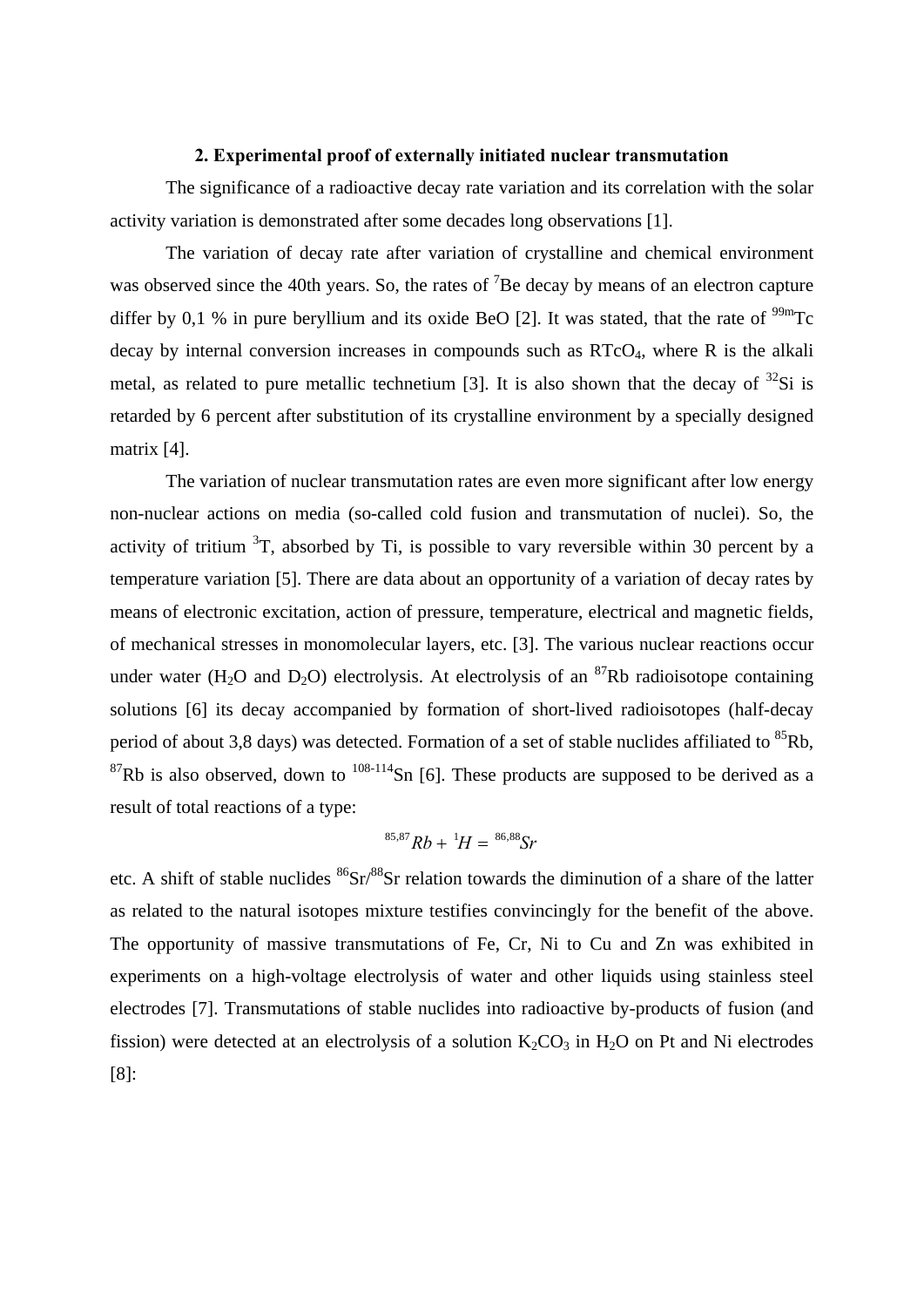$$
^{190}Pt \rightarrow ^{190}Au, ^{190}Ir, ^{191}Pt, ^{192}Ir, ^{193}Os
$$
  

$$
^{196}Pt \rightarrow ^{195m}Pt, ^{197}Pt
$$
  

$$
^{198}Pt \rightarrow ^{199}Pt, ^{198}Au, ^{199}Au
$$
  

$$
^{64}Ni \rightarrow ^{65}Ni, ^{65}Zn, ^{67}Cu, ^{67}Ga
$$
  

$$
^{39}K \rightarrow ^{40}K, ^{42}K \rightarrow ^{43}K
$$

The formation of a series of Cr, Mg, Fe, Co, Cu, Zn, Ag isotopes was observed under an electrolysis light water  $(H_2O)$  solution of Li<sub>2</sub>SO<sub>4</sub> with application of a boiling bed of plastic beans covered with a Ni thin film as the cathode [9]. Those isotopes to be the products of fusion:

$$
_{28}^{n}Ni+~^{1}H=...
$$

and subsequent  $\alpha$ -,  $\beta$ -, p-decay [9].

The data on an effective method of long-lived radioisotopes  $(^{232}Th$  and  $^{239}Pu$ ) disintegration in an electrolysis cell appeared [10]:

$$
^{232}Th \rightarrow 2^{65}Cu + 2^{50}Ti \ (+ 2^{1}H")
$$

The nuclear transformations  $^{105}Pd \rightarrow ^{107}Ag$ ,  $^{106}Pd \rightarrow ^{108}Ag$  etc. were observed at a glow discharge in deuterium gas using Pd electrodes [11]. The method permitting to decompose long-lived radioisotopes under action of the atomic hydrogen-oxygen torch flame was designed [3,12]. In particular, a drop of a radioactivity of a  ${}^{60}Co$  containing waste from 580 to 220-240 mR/hour and from 115-120 to 42 mR/hour is reported, and also drop of activity of a  $^{241}$ Am-containing waste from 300 down to 1,5 Cu after a five minute exposure [12]. The data on implementation of accelerated fission of long-lived radioisotopes  $^{226}Ra$ ,  $^{232}Th$  under a detonation of explosives were also reported [13]. The transmutations accompanied by formation of a mixture of short-lived nuclides, the activity of which ones is reduced down to a natural background level for 60 days, were reached by the latter method.

There are some data on an opportunity of initiating radioisotopes decay and other nuclear transformations by means of so-called torsion radiation. The properties of the latter are manifested, in particular, by a reorientation of nuclear spins and magnetic moments of atoms [14] which yields a disordering of matter structure and variation of nuclear reactions rates [3,15]. It is reported that the generator of a torsion field having power of 5 Watts is capable to lower a radioactivity of an experimental site of terrain contaminated with an mixture of radioisotopes from 0,5 down to 0,015 mR/hour, or by 97 percent (the time of action is not indicated) [3]. The "installation for nuclear transformations of light elements of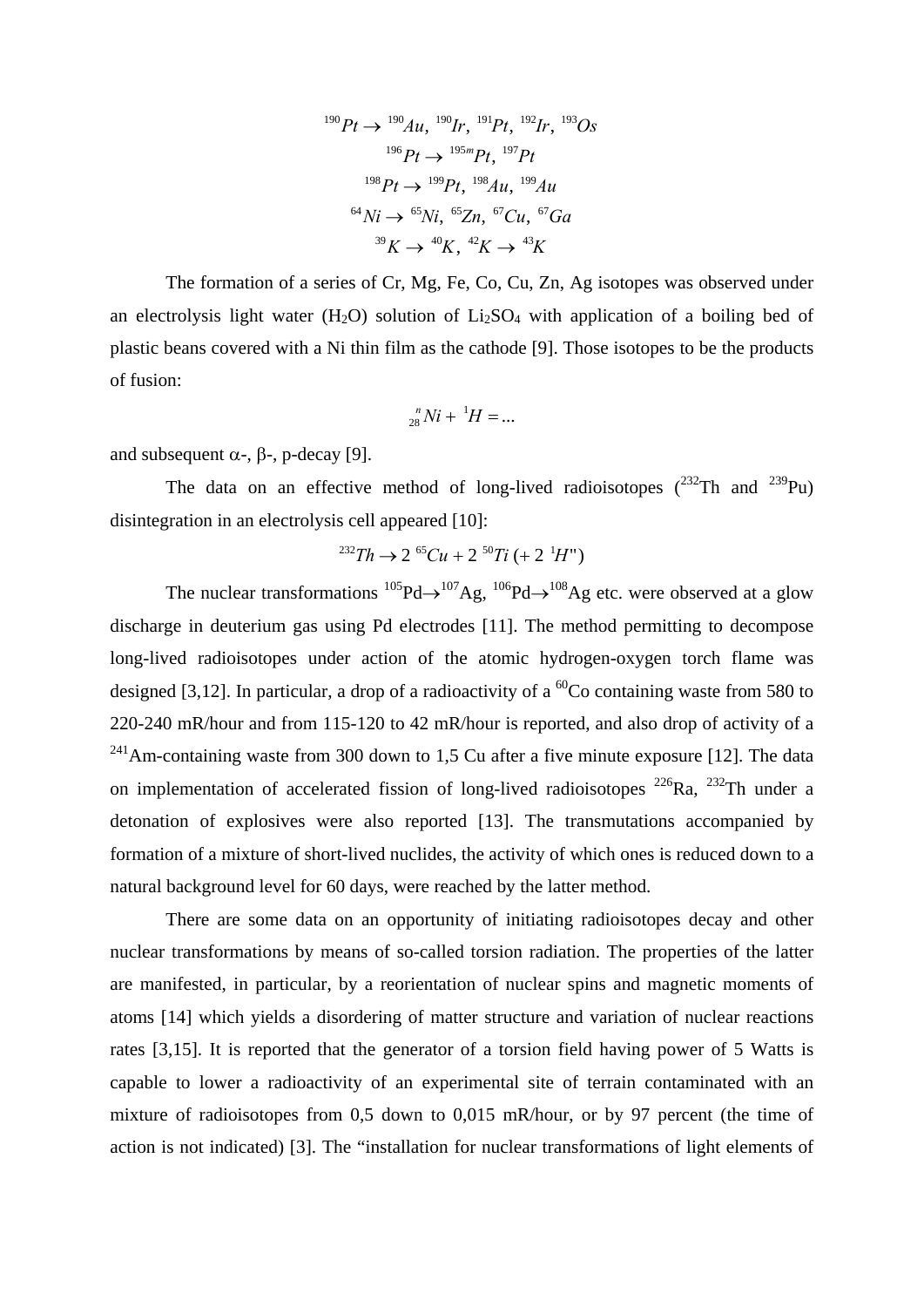ferromagnetic substances" based on the generator of torsion high-power fields is tested [16], and transmutation of a set of stable nuclides is implemented:

<sup>31</sup>P (+ <sup>1</sup>H) 
$$
\rightarrow
$$
 <sup>32</sup>S  
<sup>28</sup>Si  $\rightarrow$  <sup>12</sup>C (+ <sup>16</sup>O?... + <sup>12</sup>C + <sup>4</sup>He?)

It was stated [17] that the Chernobyl accident produced radioisotopes (in particular,  $137Cs$ ) during some years after their fallout had reduced half-life periods (3.5 and 17 years for 1988 and 1992 years' samples, correspondingly), hereinafter asymptotically incremental up to the conventional values (30.6 years).

#### **3. The concept of a neutrino-driven nuclear transmutation**

The difficulty of universal description of the above mentioned phenomena is caused by a vast variety of low energy actions initiating anomalously fast nuclear transformations. However, their general property is the strong non-equilibrium of systems and irreversibility in principle of the processes noted transformations are implemented under (see, e.g., [18]). As to transmutation, all experimental observations of nuclear transformations acceleration – irrespectively of a type of reactions (fusion, decay, fission) and of participating nuclides features (radioactive or "stable" ones) – occur in non-equilibrium and (or) self-organizing systems under high intensity flows of matter and energy, that confirms the thesis qualitatively.

We suggest the concept of neutrino-driven nuclear reactions for explication of abnormally fast nuclear reactions surveyed above and conformities to natural laws observed under the noted reactions proceeding.

 This concept based on the series of the author's papers [19-21] according to that the neutrino capture by nuclei sections has a resonant mode for not-high energy (<< 1 MeV) of the former. Indeed, it is stated earlier [22,23] under suggestion of non-zero mass of neutrino that sections of capture of the latter by nuclei become substantially different of zero. Contrary to the authors of [22,23] we guess indirect neutrino interaction with nuclei and suggest that the initial step of such process to be the neutrino interaction with electron shell of atom forming the neutrino-electron pair (NEP) [21].

Various not-high energy neutrino (NNN) manifestations were experimentally observed [24-28] but misinterpreted. We guess also that W.Smith's [15] and B.Bolotov's [16] installations were high-capacity NNN generators. NNN identifying with so called torsion radiation [19,20] that is generated by various processes accompanied with the entropy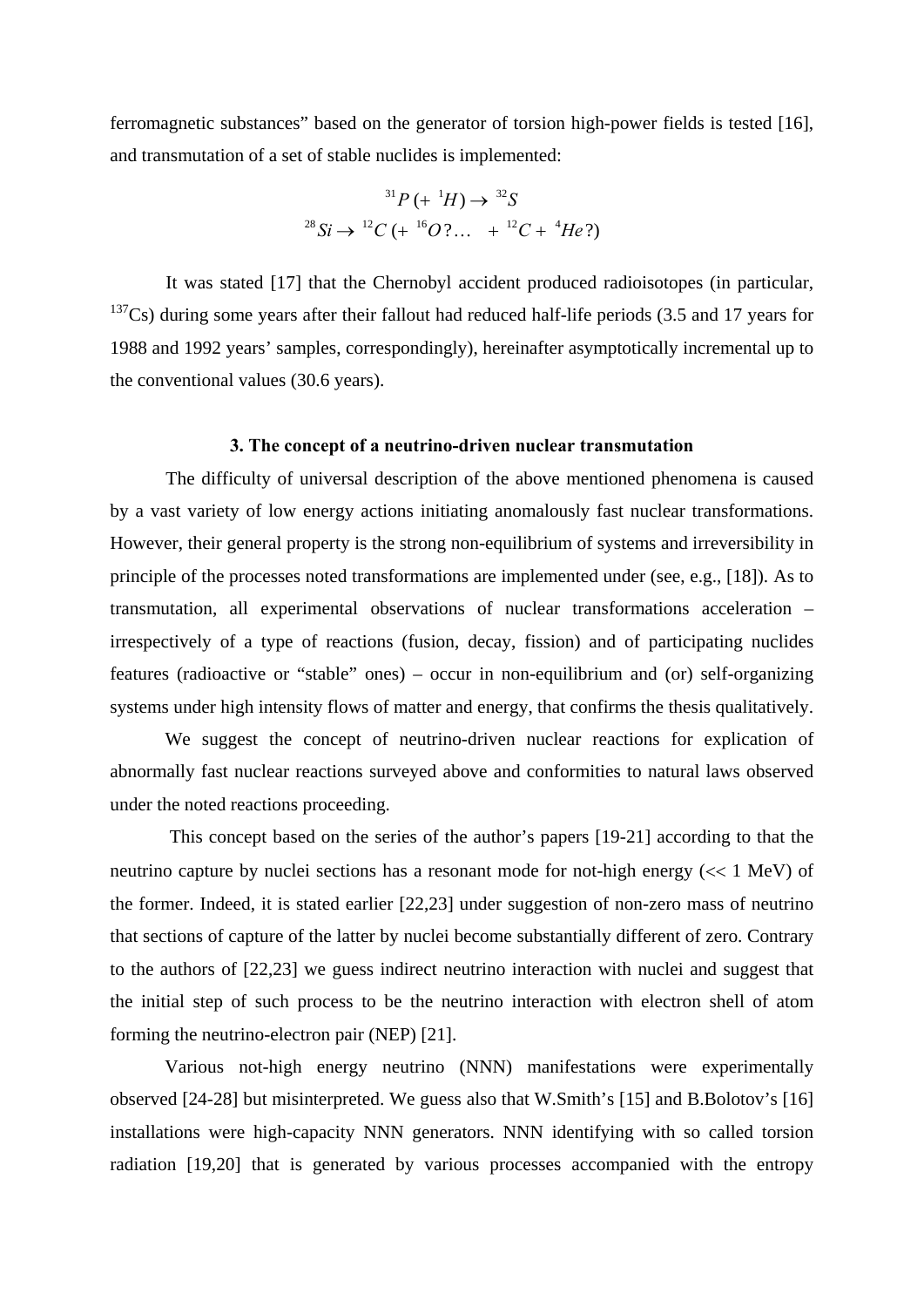variation in a system allows to explicate intensive abnormally fast nuclear reaction proceeding under non-equilibrium processes and phase transitions implementation in a matter.

We have surveyed all possible sources of excessive not-high energy neutrinos (NNN). Noted excess flows of neutrinos over the cosmic background can stipulate anomalously fast reactions of nuclear transmutation, including those of "stable" nuclides. The above described experimental facts are easily interpreted within the framework of the present concept.

So, "spontaneous" natural variations of β-decay rate [1] can be explained by significant variation of a solar NNN flow density after a solar activity (that is intensity of nuclear fusion reactions in the Sun) variation.

The dependence of decay rate of a radioisotope on its chemical environment is caused by different captured neutrino content in the metal and oxidated phases and, therefore, by different "volatility" of the neutrino above these phases [2,3]. The different degree of ordering of a matrix containing a radioisotope also causes the different content of bound neutrinos (the more perfect crystal lattice, the more captured neutrino content) [4].

Due to strong enough neutrino-matter bounds and, therefore, low volatility of neutrino, the indicated factors imply on the rate of decay is quite weak. However, the situation changes essentially under dynamic conditions. So, the heating of  $Ti$ - ${}^{3}H$  system is accompanied by a series of phase transformations conjugated with neutrino emissionabsorption. The maximal tritium decay rate variation as related to the initial situation (ambient temperature of a sample) is observed not at a new crystalline phase but at the process of phase transformation [5].

The most of electrolytic transmutation effects is caused by two factors: (i) highly nonequilibrium conditions of mass and electrical charge transfer at an electrolysis under large current densities and (ii) metastable metal-hydride phases formation and decay in bulk or on a surface of the cathode [6-9]. The same concerns cold fusion and transmutation experiments carried out in the field of a glow discharge [10]. Both these factors are sources of neutrino generation and/or emission [19].

The chemical reactions of burning (especially, of atomic burning) are much more intense sources of the NNN generation [11] being the most irreversible processes and occurring under highest non-equilibrium conditions. As to the latter conditions, the processes of solids detonation exceed by some decimal degrees of magnitude the burning processes having a subsonic rate of combustion front, so being the strongest intensifier of abnormally fast nuclear reactions [12].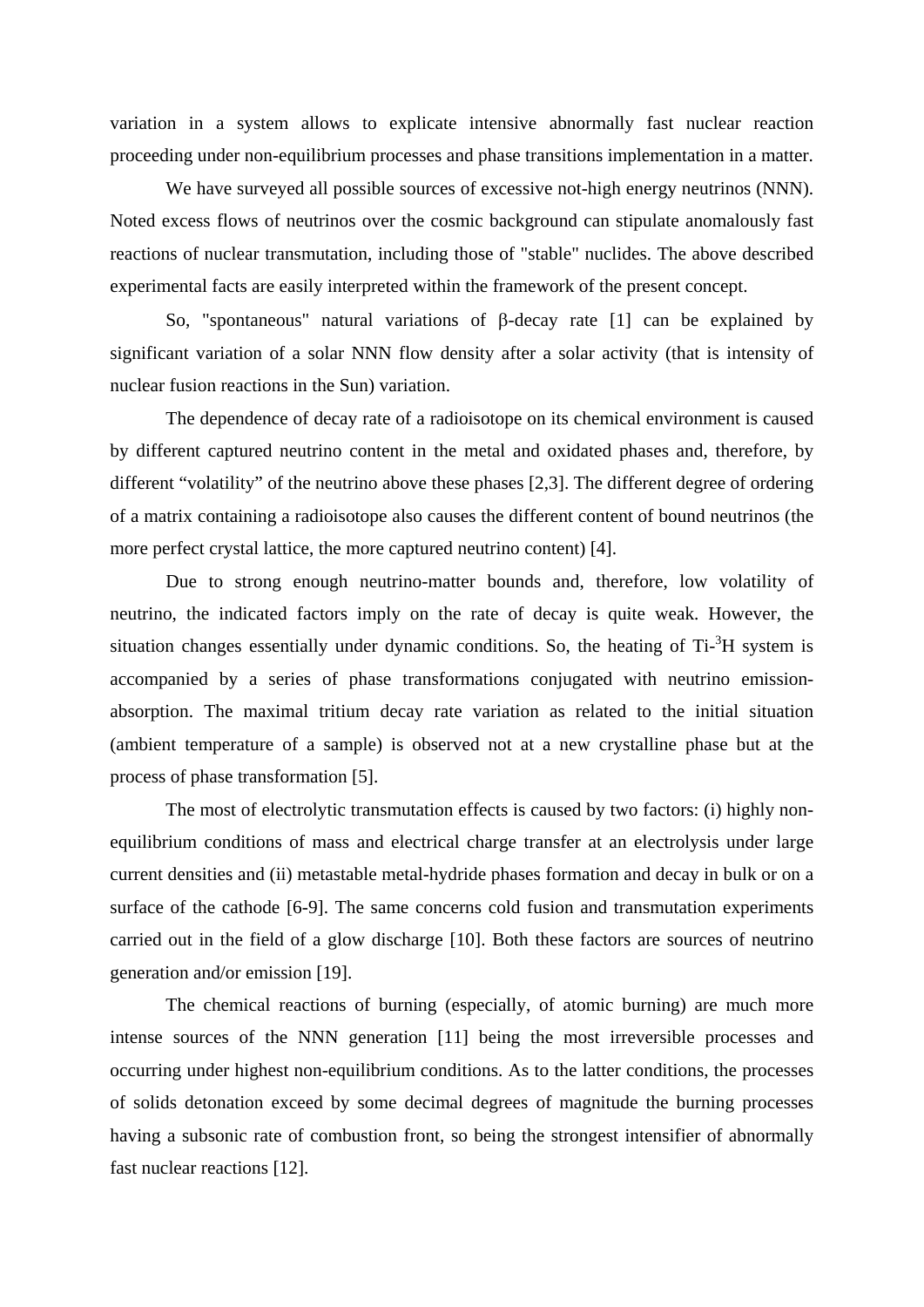As to the action of a torsion irradiation on the transmutation rate of radioactive and "stable" nuclides, it testifies convincingly for the benefit of that radiation quanta (torsions) identification with neutrinos of the relevant energies [19].

Also, observed Chernobyl track radioisotopes "aging" [17] along with magnification of their half-life periods (up to conventional values) is conditioned by these nuclides formation under activity of high intensity neutrino flows produced by nuclear reaction of fission. This experimental fact demonstrates that the absorption of neutrinos by nuclei causes a prolonged aftereffect. No doubts that similar facts could be observed earlier. However, only neutrino-saturated products of fission reactions implemented under above-critical mode of the reactor, have maintained their neutrino-induced anomalous behavior within several subsequent years, that has allowed authors of [17] to find out and to identify them (products) in natural media.

The concept is consistent with an entire set of the facts and observations concerning transmutation without any exception. This can also explain various facts of other fields that have not accepted till now by conventional science; namely, it concerns the torsion fields research area, some data of an elementary particle physics, astrophysics, cold fusion and transmutation of nuclei, and also biologic transmutation [29].

One can see that radioactive decay rate and its dependence on time equations (1) don't vary within a suggestion that the decay is "externally driven" and proceed under an external factor having constant or slightly varying intensity:

$$
\lambda_i = I_{\nu} \sigma_i \, p_i \tag{2}
$$

Here  $\lambda_i$  is an *i*-th nuclide decay constant,  $I_v$  is an external factor (space neutrino flow) intensity,  $\sigma_i$  is a NNN capture section by *i*-th nucleus,  $p_i$  is a probability of resulted nucleus decay. The space NNN flow focusing might result in deducing (and the former shielding in reducing) the radioactive decay rate. Experimental facts described above conform easily to proposed concept of neutrino-driven nuclear reactions.

### **4. Probable mechanisms of neutrino-driven nuclear reactions**

The guessed abnormally fast nuclear reactions activation by neutrino is caused by noted NNN interaction with an electron shell of atom. Let's remind that both electron and neutrino have a half-integer spin, that should result in coupling of an alone electron of free atom of, say, hydrogen (deuterium) or in substitution of one of electrons in an electronic couple, if the atom H or D forms chemical or hydrogen bond with an atom of the same or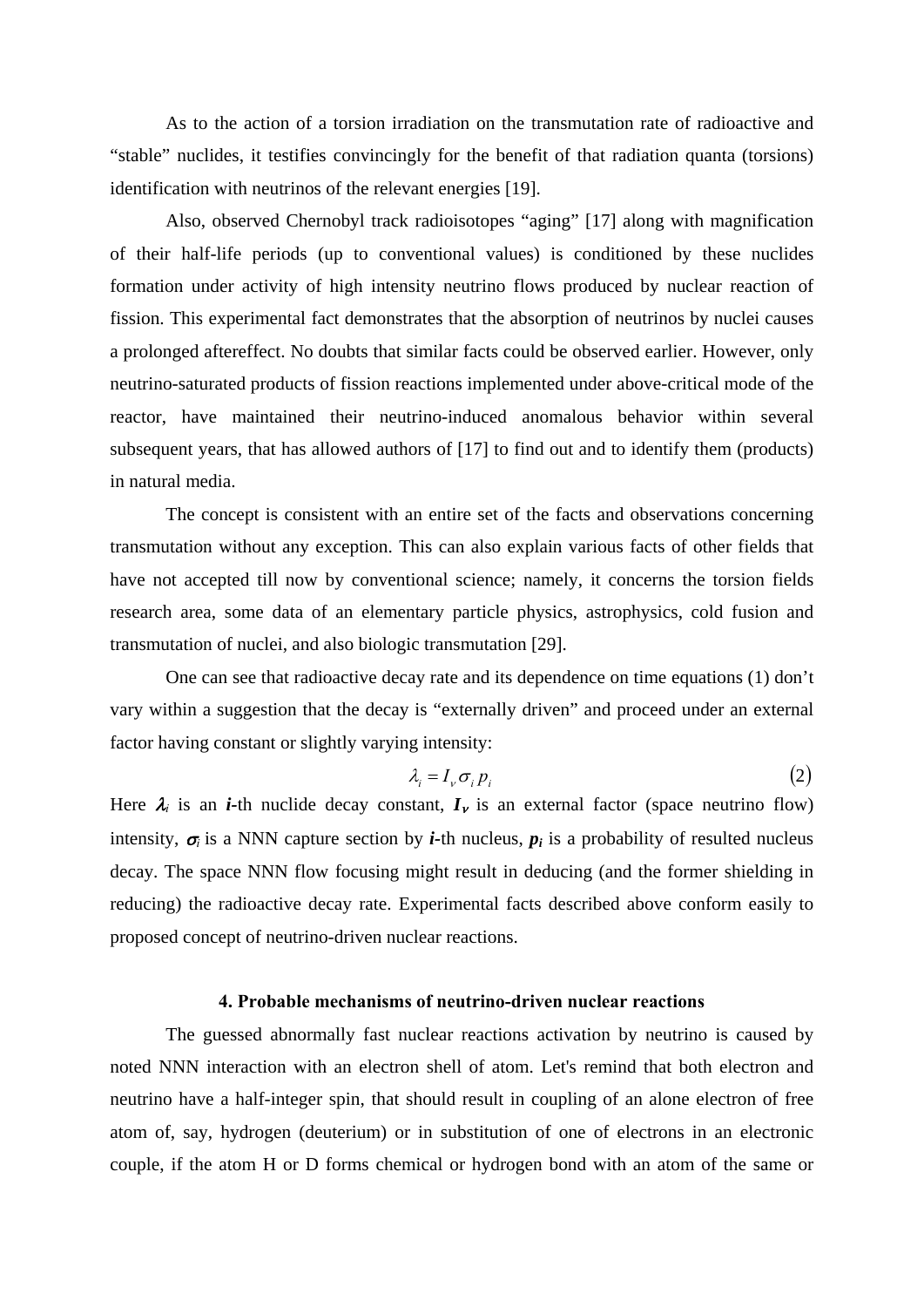different nuclide. Let's consider, for example, these processes in a molecule of  $H_2$  ( $D_2$ ) (see fig.).

Here 1, 2, 3 stand for the levels of energy of an atomic orbital of H (D) atom, bonding molecular orbital of  $H_2$  (D<sub>2</sub>) molecule and breaking molecular orbital of  $H_2$  (D<sub>2</sub>) molecule, correspondingly. In a case of neutrino absorption by  $H^*$  (D<sup>\*</sup>) atom or  $H_2^*$  (D<sub>2</sub><sup>\*</sup>) molecule the former can form a pair with the electron situated on a bonding orbital  $1^*$  or  $2^*$ , correspondingly, displacing another electron of electron-electron pair to a breaking orbital 3\*. Thus formed state of the "neutrino-activated molecule" to have redistribution of energy in a molecule. So, the energies of "electron - neutrino" orbitals (see 1\* - 3\* at fig.) not necessarily coincide the energies of "electron-electron" atomic and molecular orbitals  $1 - 3$ . That can cause a variation (a diminution, in particular) of chemical bond length between atoms in a molecule (or a distance between a nucleus and electron in an atom) as related to an equilibrium value. The case of the distance diminution can result in the dramatic diminution of an electronic orbit radius and in considerable screening of hydrogen atom nucleus charge by an electron cloud, which used to be considered as a requirement of "cold" fusion and transmutation of nuclei implementation. The opportunity of such extreme cases implementation were considered, as the formation of the "Barut-Vigier atom" [29] having a radius of an electron orbit r reduced up to 0,01 of an equilibrium one  $r_0$  (and 10<sup>6</sup> times as much as related to an equilibrium state electronic density close to a nucleus, correspondingly), and the same of "the hydrino molecule" [30] for hydrogen isotopes, and the same of "a stable bineutron" for deuterium atom [31,32]. The hypothetical channels of the subsequent nuclear transmutations were proved experimentally by observation of the relevant nuclear products.

If one considers a presumable participation of neutrino in those reactions on both inlet and outlet, types of reaction channels for a protium are as follows:

$$
e + v = (e^*)
$$
  

$$
{}^{1}H + (e^*) = (n^*)
$$
  

$$
(n^*) = n + v + \tilde{v}
$$

There  $(e^*)$  is a planetary electron of hydrogen atom paired with a neutrino;  $(n^*)$  is the Barut-Vigier hydrogen atom that represents itself, properly, a quasi-neutron. As to other chemical elements nuclei, the following nuclear reactions proceeding with (e\*) and (n\*) participation is possible:

$$
(e^*) + {}^A \mathfrak{Z}_z = {}^A \mathfrak{Z}_{z-1}^* \rightarrow {}^A \mathfrak{Z}_{z-1} + \nu + \tilde{\nu}
$$
  
\n
$$
(n^*) + {}^A \mathfrak{Z}_z = {}^{A+1} \mathfrak{Z}_z^* \rightarrow {}^{A+1} \mathfrak{Z}_z + \nu + \tilde{\nu}
$$
  
\n
$$
(n^*) + {}^A \mathfrak{Z}_z = {}^{A+1} \mathfrak{Z}_z^* \rightarrow {}^{A+1} \mathfrak{Z}_{z+1} + e^- + \tilde{\nu}
$$
  
\n
$$
(n^*) + {}^A \mathfrak{Z}_z = {}^{A+1} \mathfrak{Z}_z^* \rightarrow {}^{A+1} \mathfrak{Z}_{z-1} + e^+ + \nu;
$$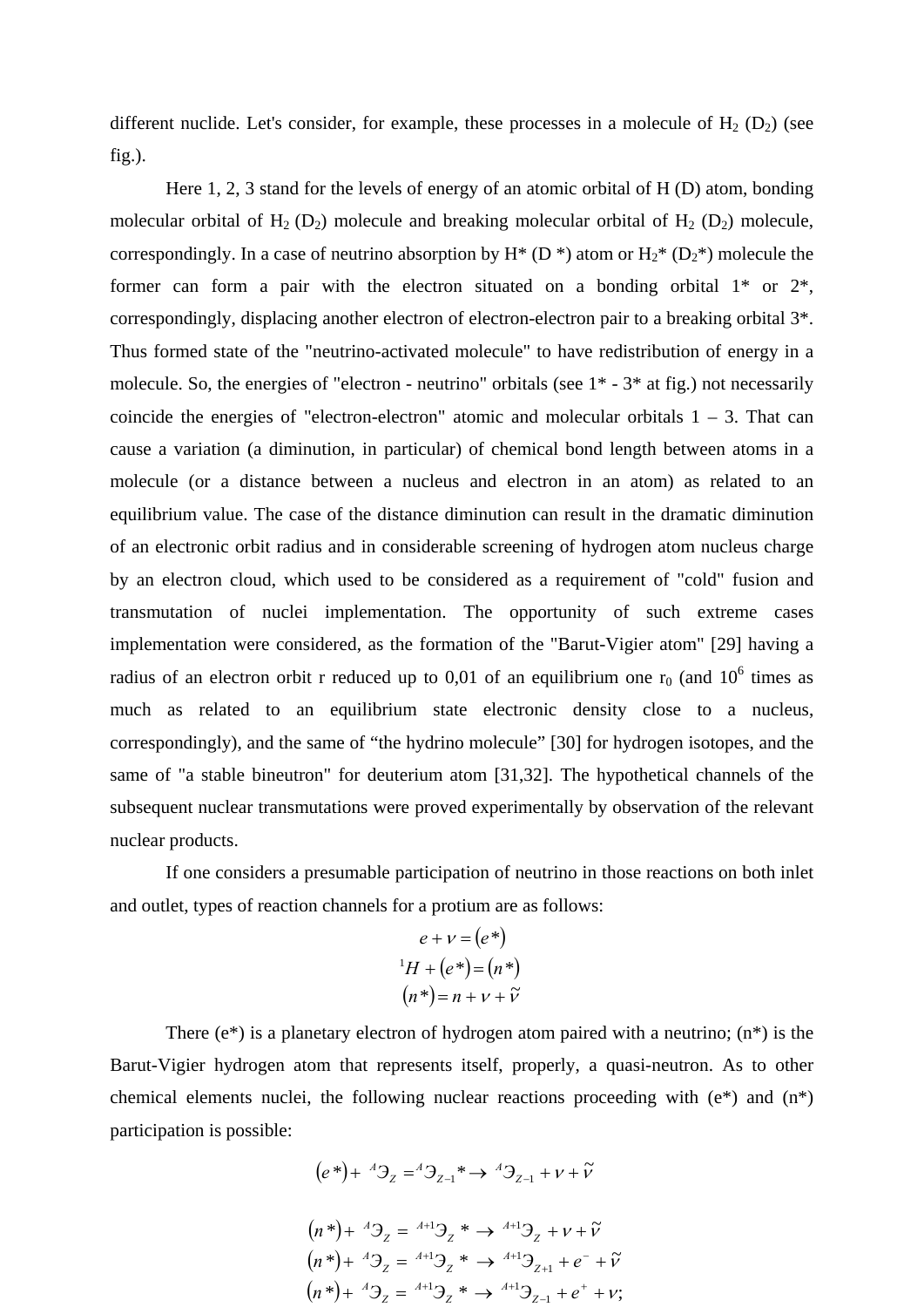The implementation of the first NDR stage with formation of NEP can cause also βdecay reactions without participation of hydrogen isotopes. So, according to quantummechanical insight, the electrons of atom are statistically distributed in its surrounding having various probability density in different places. The former is not equal to zero within the nucleus. Thus, the electron periodically penetrates inside a nucleus, but does not interact with its nucleons. Contrary, NEP, while having nonzero density within the nucleus, can interact with nucleons, so it is a boson (spin of NEP is equal to zero) and is capable to act as an ersatz substitute of an intermediate boson in weak interactions that responsible for the β-decay.

Such an effect should be the most exhibited in the cases when the squeezing of an electron equilibrium orbit due to NEP formation yields in drastic increase of the NEP probability density within a nucleus. Due to considerable difference in an intermediate boson and NEP masses such substitution causes a disruption of charges exchange between protons and neutrons and provokes a decay of typical β-decay-unstable nuclei, that explains the relevant data described in [2-5,11].

Similar to that, it is possible to explain also nuclear reactions initiation of both  $\alpha$ decay and fission. The NEP occurring within a nucleus can act as an ersatz substitute of another boson, namely  $\pi$ -meson being a carrier of strong interactions between nucleons. In this case, due to the fact that the NEP mass is about a half per cent of the  $\pi$ -meson mass, the radius of action of such an ersatz substitute is two hundreds times as more. This allows some nucleons or groups of nucleons within nucleus (say,  $\alpha$ -particle) to be separated under action of NEP at a greater distance than normal distance of a strong interaction, that causes a fracture of the relevant bonds in a nucleus and decay (fission) of the latter, as soon as NEP leaves its surrounding.

Thus, the proposed concept explains a series of effects observed during last years that look abnormal and inexplicable within the dominant paradigm of nuclear physics.

# **5. Conclusion**

The NDR concept justifies an opportunity of nuclear transmutations rate variation by low energy non-nuclear actions and explains all features of the phenomenon.

The concept unites a series of observed phenomena in various fields; some of them are outside conventional scientific consideration till now. Attempts to ascribe noted phenomena to neutrino interactions were made earlier [13,32,33] but that was hindered by a known point

etc.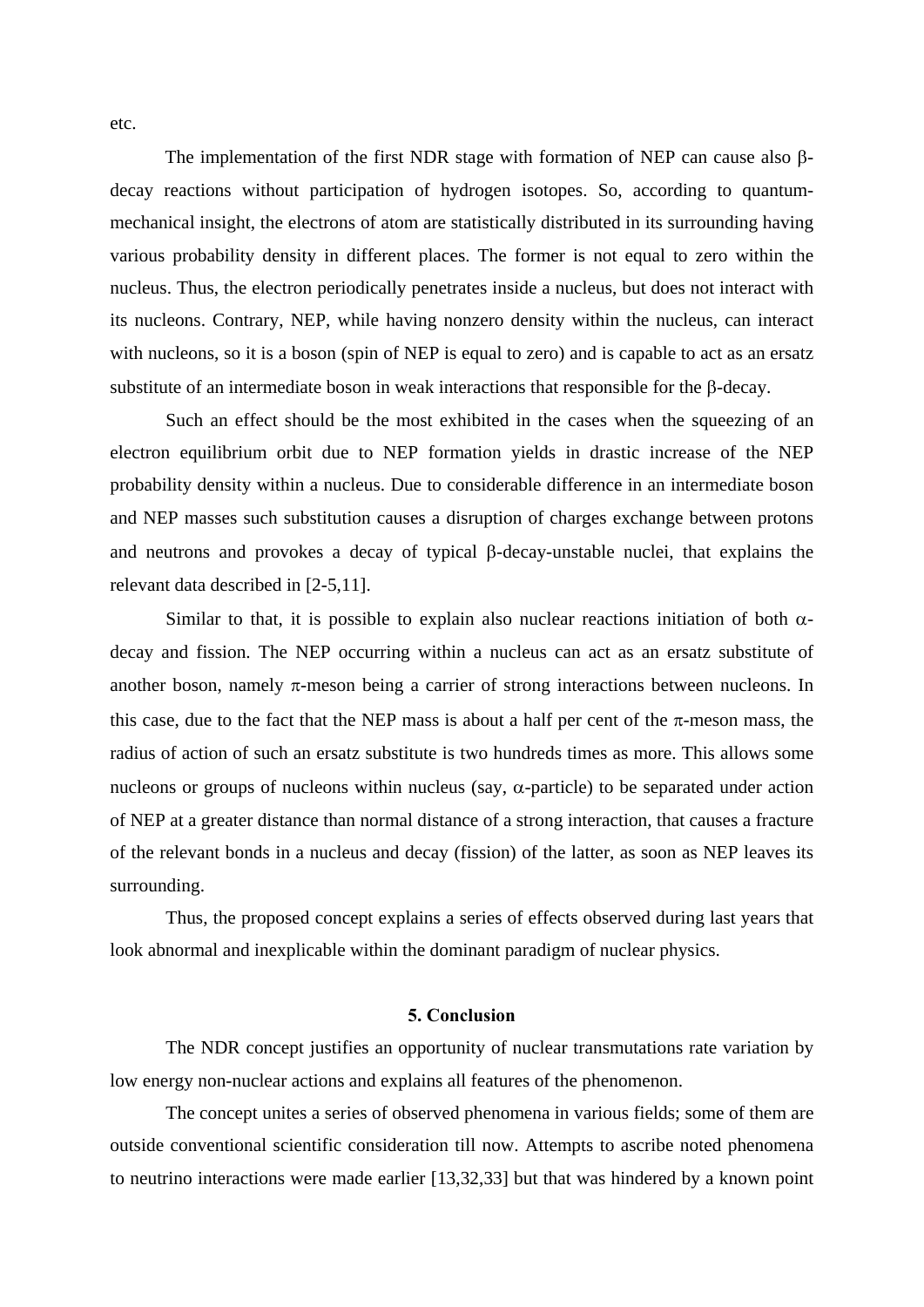of conventional neutrino theory: according to that the sections of a neutrino interaction with a matter are extremely small, dependent proportionally of a neutrino energy and essentially distinct from zero point if the latter is more than 100 eV. This is a reason for the fact that a series of NNN interactions with matter observed in various types of experiment, were misinterpreted and erroneously ascribed to the action of other (hypothetical) particles.

### **References**

- 1. Shnol S.E., Kolombet V.A., Pozharskii E.A., et al. UFN (Uspekhi Fizicheskikh Nauk, in Russian), 1998, Vol.168, No10, p. 1129-1140.
- 2. Bearden T., Bockris J., Brown Y. et al. Planetary Association for Clean Energy (PACE) Newsletter, 1996, Vol.8, No4, p.18-24.
- 3. Canadian Environmental Assessment Agency (CEAA). "Clean Energy Review. Technical and scientific discussion ". Planetary Association for Clean Energy (PACE), Ottawa, Canada. August 8, 1995. 24 p.
- 4. Rausher E.A., Bruch R. " S-matrix theory of Alpha decay ". (Book manuscript, to be published); Harada K., Rausher E.A. Phys. Rev. Vol. 169, 1968, p.818; Item., " Alpha decay of  $Po^{212} \rightarrow Po^{208}$ ,  $Po^{210} \rightarrow Po^{206}$ , treated by the Unified Theory of Alpha Decay". UCRL-70513, May, 1967.
- 5. Reifenschweiler O. Cold Fusion, 1995, No10, p.7.
- 6. Bush R., Eagleton R. Proceedings of the 4th International Conference on Cold Fusion, Lahaina, Maui, Hawaii, December 6-9, 1993. Transactions of Fusion Technology, 26, No4T, Part 2, 1994, p.344-351.
- 7. Rabzi G.S., Fabrikant A.E. In: Transactions of International Symposium "Cold Fusion and Advanced Energy Sources", Minsk, Belarus, May 24-26, 1994, p.186-189 (in Russian).
- 8. Notoya R., Ohnishi T., Noya Y. "The Best Ever!" Proceedings of the 7th International Conference on Cold Fusion, April 19-24, Vancuver, Canada. ENECO, Salt Lake City, USA, 1998, p.269-273.
- 9. Miley G.H., Patterson J.A. Infinite Energy,Vol.9, 1996, p.19.
- 10. Bass R. "Low-Energy Bulk-Process Alchemy. One-tenth gram of thorium becomes titanium and copper ". News release, June 16, 1997, p.1-6.
- 11. Savvatimova I.B., Karabut A.B. "Cold nuclear fusion. Proc. of the 2nd Russian Conference on Cold Fusion and Transmutation of Nuclei. Sochi, Russia, September 19-23, 1994". Moscow, Research Center FTP "Erzion" Publ., 1995, p.68-83.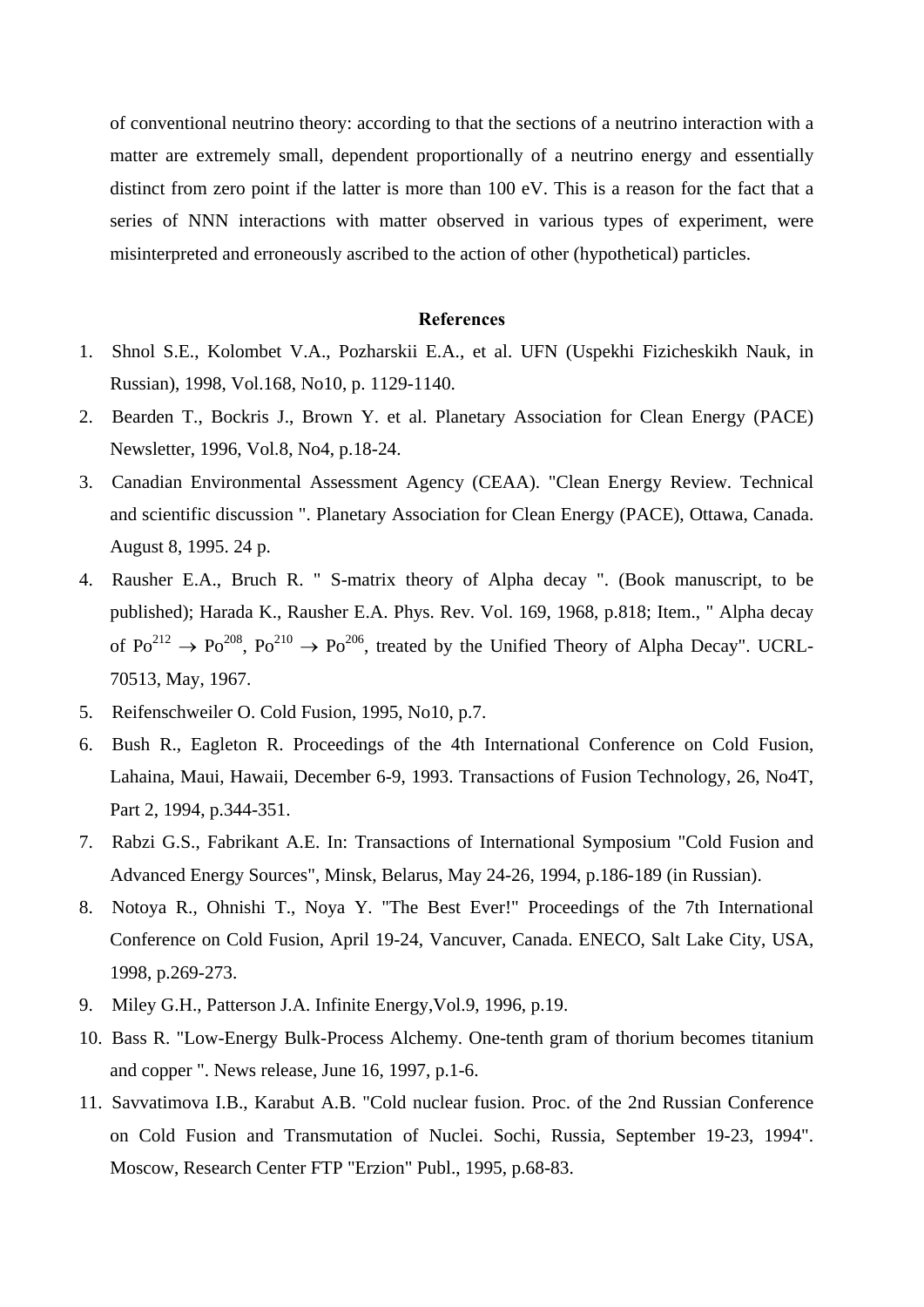- 12. Brown Y. US Patent No 4,014,777. March 29, 1977. Item. US Patent No 4,081,656. March 28, 1978.
- 13. Monti R. 5th International Conference on Cold Fusion, Monte Carlo, Monaco, April 9-13, 1995. Book of Abstracts, p.626.
- 14. Shipov G.I. The Theory of Physical Vacuum. New Paradigm. Moscow, MNTZ "VENT" Publ., 1993, 362 p.
- 15. Smith W. The New Science. Ottawa, Canada. The Keith Press, 1964. 72 p.
- 16. Bolotov B.V., Bolotov M.B., Bolotova N.A. Russian Patent Application No 94024136/25 of 94.06.28/ 96.04.10, Bulletin of Inventions No10, 1996.
- 17. Sanzharova N.I., Fesenko S.V., Alexakhin R.M. et al. The Science of the Total Environment, Vol. 154 (1994), p.9-22.
- 18. Filimonov V.A. Proc. of the International Symposium "Cold Fusion and Advanced Energy Sources", Minsk, Belarus, May 24-26, 1994, p. 389-390 (in Russian).
- 19. Item. Physical Ideas in Russia, No 3, 2000, p.89-92.
- 20. Item., Ibid., No 1, 2001, p.86-89.
- 21. Item., Ibid., No 2, 2001, p.56-61 (in Russian).
- 22. Bowm F., Vogel P. Physics of Massive Neutrino (Russian translation). Moscow, Mir Publ., 1990, 240 p.
- 23. Samsonenko N.V., Ndakhayo F., Kharelitana E., Izvestiya Akademii Nauk. Seriya Fizika (In Russian). Vol.62 (1988), p.12-20.
- 24. Akimov A.E., Shipov G.I., Loginov A.V., et al. Priroda (In Russian), 1996, No6, p.9-17.
- 25. Shipov G.I., The Theory of Physical Vacuum. The Theory, Experiments and Technologies. 2<sup>nd</sup> edition. Moscow, Nauka Publ., 1996, 450 p.
- 26. Barashenkov V.S., et al. Physical Ideas in Russia, No3/4, 1996, p.101-123.
- 27. Veinik V.-A.I. Thermodynamics of Real Processes. Minsk, Navuka I Tekhnika Publ., 1991, 576 p.
- 28. Veinik V.-A.I., Komlik S.F. Complex Investigation of Chronal Properties of Materials. Minsk, Navuka I Tekhnika Publ., 1992, 96 p.
- 29. Vysotskii V.I., Kornilova A.A., Samoylenko I.I. "Cold Nuclear Fusion. Transactions of 3rd Russian Conference on Cold Fusion and Transmutation of Nuclei. Dagomys, October 2-7, 1995". Moscow, Research Center FTP "Erzion", 1996, p.96-122.
- 30. Vigier, J.-P. In.: Hal Fox, ed. "Cold Fusion Source Book". Proc. International Symposium on Cold Fusion and Advanced Energy Sources. Minsk, Belarus, May 24-26, 1994, p.95-104.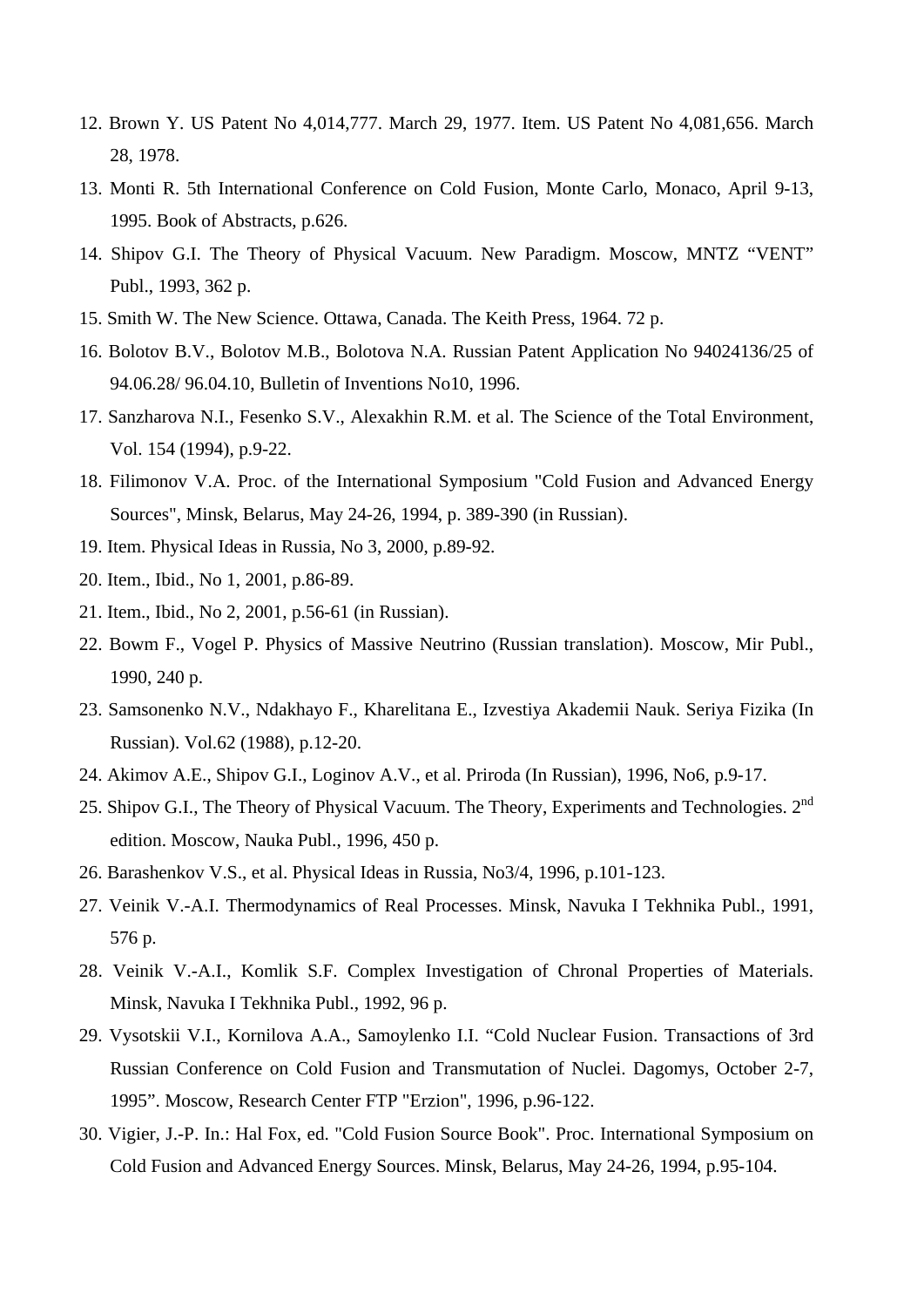- 31. Istomin Yu.A., Kaliev K.A., Istomin V.Yu. Ibid., p.311-330.
- 32. Istomin Yu.A., Kaliev K.A. "Cold nuclear fusion. Proc. of the 2nd Russian Conference on Cold Fusion and Transmutation of Nuclei. Sochi, September 19-23, 1994" Moscow, Research Center FTP "Erzion", 1995, p.41-48 (in Russian).
- 33. Kobozev N.I. Investigations in the Field of Thermodynamics of Processes of the Information and Thinking. Moscow, MGU Publ., 1971, 194 p. (see also: Kobozev N.I. Selected Transactions. Moscow, MGU Publ., 1978, Vol.2, p.3-240, in Russian).
- 34 Toquer G. Cold Fusion, 1995, No8, p.10-15.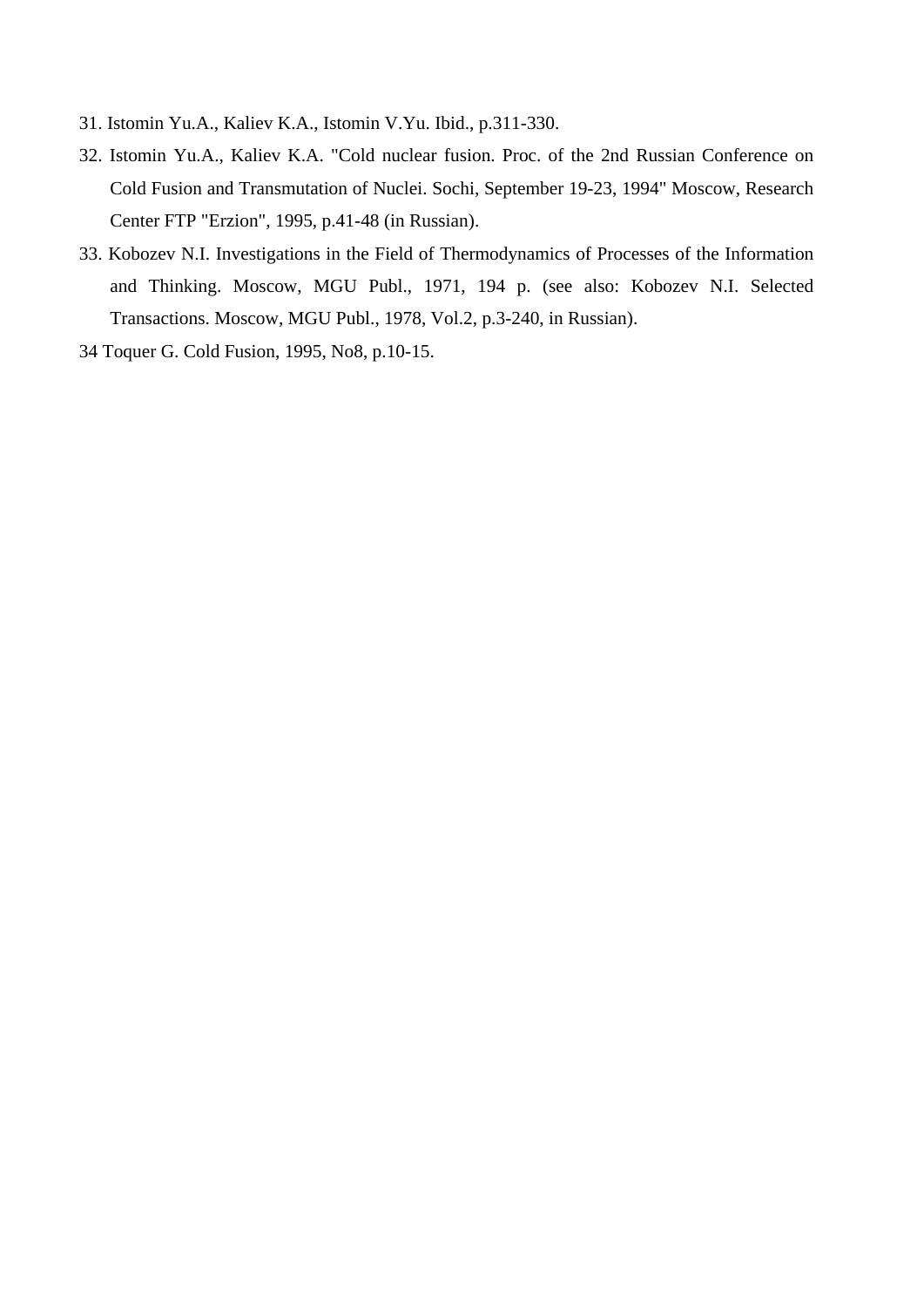Fig. Pattern of electron orbits of hydrogen:

Here  $E$  – energy,  $X$  – spatial coordinate;

1,  $1^*$  – atomic orbits, 2,  $2^*$ , 3,  $3^*$  – molecular ones;

1-3 – normal ones; 1\*-3\* – under neutrino absorption